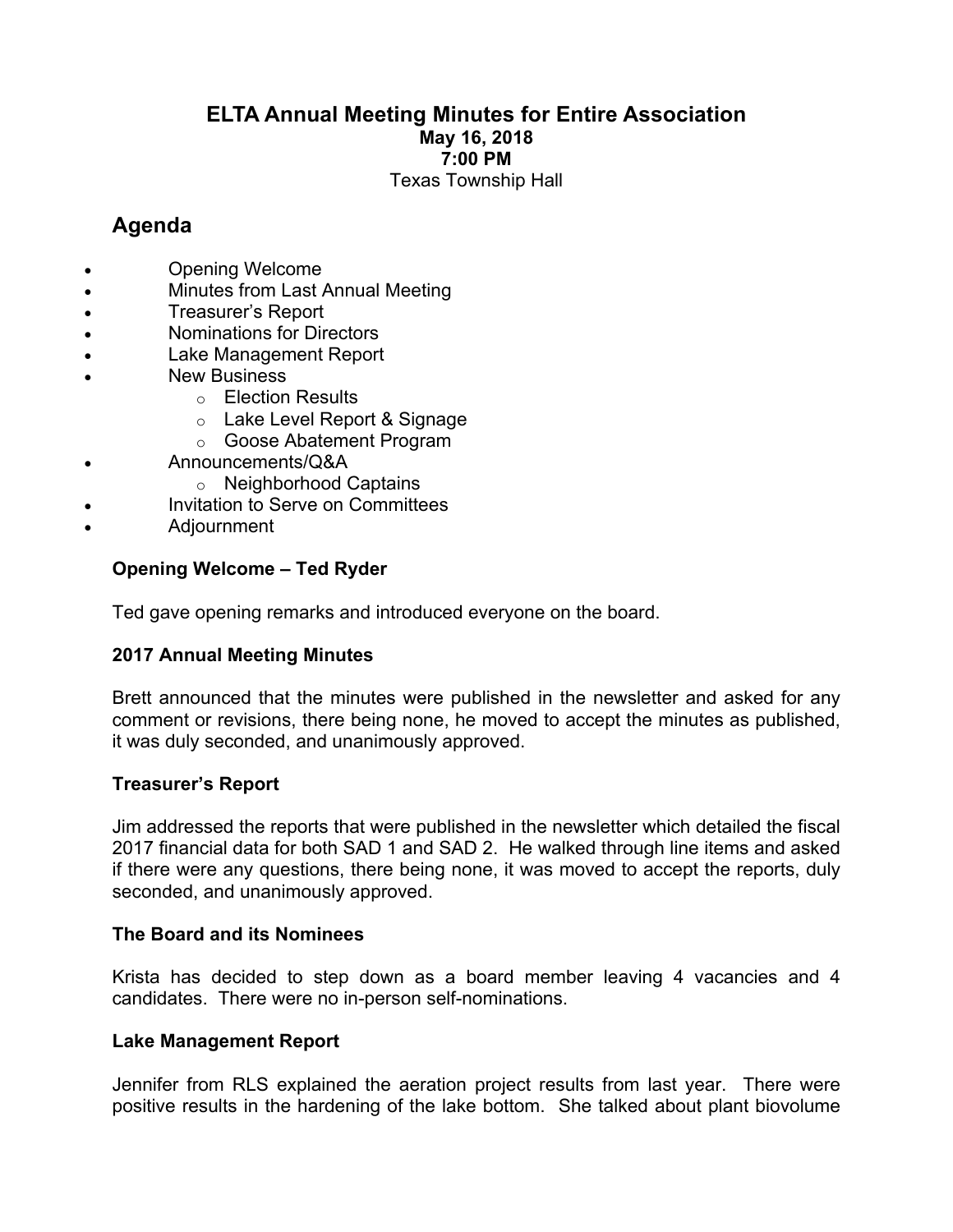and improvements that we saw in 2017. There were several questions from attendees to Jennifer about the impact on invertebrates, the current lake level, the odor from the lake…etc. Jennifer explained possible suspects for the odor. She agreed to run out to the lake on her way home to pull a water sample and will be conducting a lake survey to make further observations on Monday.

### **Lake Quality Committee Report**

Len reported on the status of the compressors and the fact that many of them are not currently functional due to the high water levels. The compressors ran from June to mid-October in 2017. PLM came out and raised the compressors in May 2018, starting 7-8 of them. We have issues with the outlets on some of the compressors being too close to the surface of the water and potentially dangerous. PLM will be coming out to raise electric poles and compressor locations (if possible) to get more aerators running.

Phil updated everyone on the goose abatement. The permit has been filed, but we have to wait until the USDA approves the "malting" window. Last year this was sometime around mid-June. In 2017 there were 19 geese collected. We need to average 25 per year over 3 years.

#### **High Water Levels!**

Ted presented the steps that have been taken to-date to address the high-water level. By way of example, the DNR, Sheriff, DEQ, Parks and Rec, and KCRC have all been contacted, but none can (or are willing to) do anything. Signs have been made and are available to members to take free of charge, and we will continue to post signs at the boat launch.

Nick Loeks as Trustee of the Township, explained that the "river" on OP avenue is actually supposed to drain into the lake in the northeast corner of the lake. There is an established drain easement in that district. There was a discussion about the property that is pumping water from the road into the lake on the 1000 block of N. Eagle Lake Drive, and according to Nick, it is permissible because of the existing drain district and the fact that the water appears to come from another pond.

Someone from the public commented that a formal letter should be sent from the board and the Township asking the DNR to put a temporary restriction on the boat launch due to significant safety concerns with water hazards, docks, rocks, trees…etc.

A motion was made to authorize the board to send such a letter to the requisite governmental entity(ies), but the discussion that ensued noted that there could be unintended consequences. Ted asked to clarify that the board work with the Township to continue to contact the DNR. There seemed to be a lot of support for this so the board will continue to pursue it.

#### **Election Results**

Full term positions: Ken, Neil, Brett 1 year position: Kasi